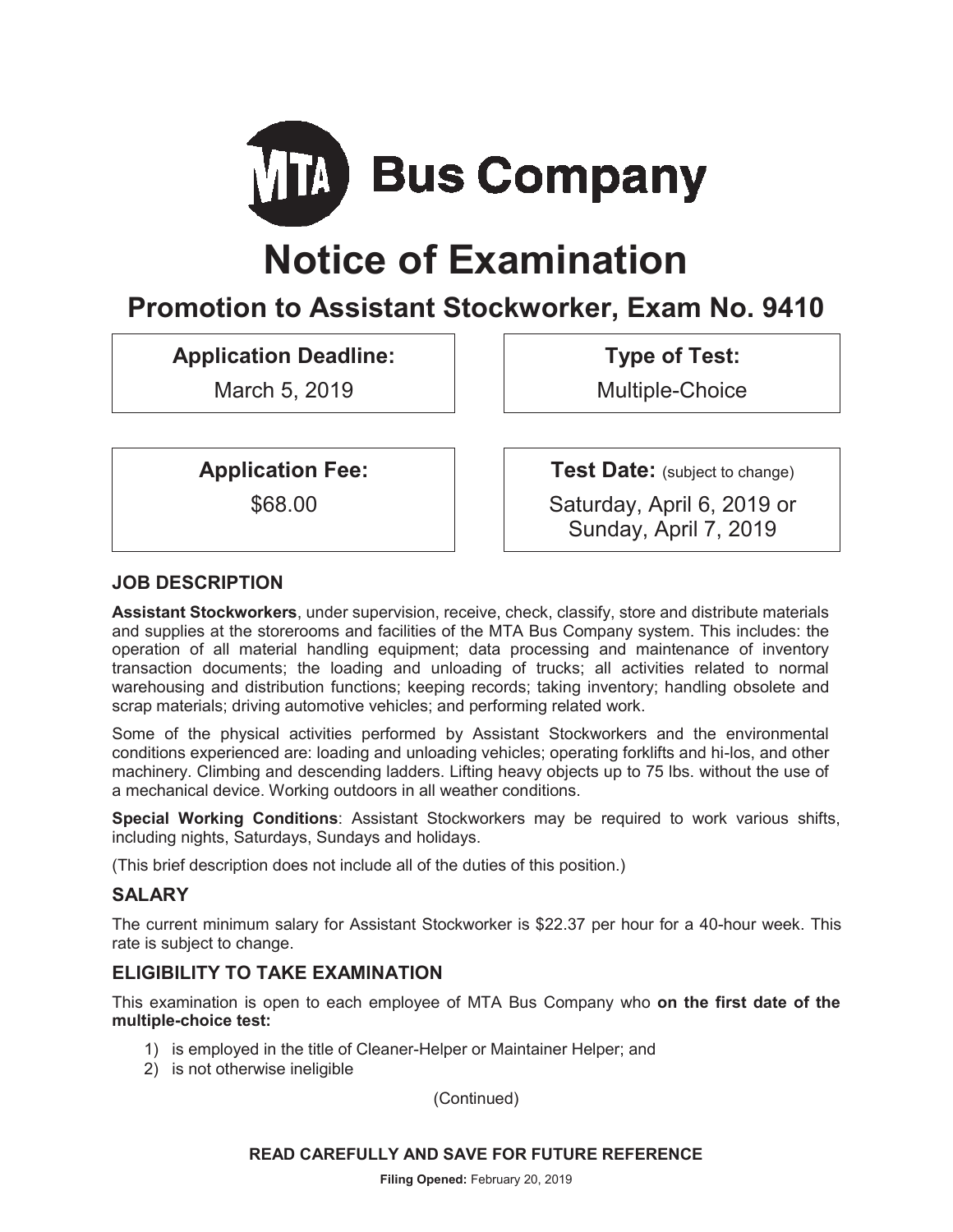# **ELIGIBILITY TO TAKE EXAMINATION** (Continued)

You are responsible for determining whether you meet the eligibility requirements for this examination prior to submitting the *Application*. If you do not know if you are eligible, check with **your department's Human Resources representative**. You may be given the test before we verify your eligibility. If you are marked "Not Eligible," your application fee will **not** be refunded and you will **not** receive a score.

This examination is **not** open to employees of New York City Transit or MaBSTOA, or to employees of MTA agencies other than MTA Bus Company.

### **REQUIREMENTS TO BE PROMOTED**

**Probation Completed:** At the time of promotion, you must have completed your probationary period in one of the eligible titles indicated in the above "Eligibility to Take Examination" section.

**Pre-Promotional Evaluation:** All promotions are subject to pre-promotional evaluations.

**Driver License Requirement:** At the time of promotion, you must have a Motor Vehicle Driver License valid in the State of New York with no disqualifying restrictions that would preclude the performance of the duties of this title. If you have serious moving violations, a license suspension or an accident record you may be disqualified. This license must be maintained for the duration of your employment in the title.

**Drug Screening Requirement:** You must pass a drug screening in order to be promoted.

### **HOW TO SUBMIT AN APPLICATION AND PAY THE APPLICATION FEE**

If you believe you meet the requirements in the "Eligibility to Take Examination" section, submit an *Application* online by the last day of the *Application* period unless you are requesting a fee waiver. Applicants who wish to request a fee waiver should refer to the "How to Submit an Application When Requesting a Fee Waiver" section below.

**Application Fee:** This fee is generally not refundable. Under special circumstances, you may be entitled to a refund. You should refer to the Department of Citywide Administrative Services ("DCAS") General Exam Regulations to determine if you are entitled to a refund prior to requesting a refund. You can refer to the bottom of the last page of the Notice of Examination for instructions on how to obtain a copy of the DCAS General Exam Regulations.

#### **Online Applications:**

- 1. Apply using the "BSC" employee portal at www.mymta.info by the last day of the *Application*  period.
- 2. You must pay the *Application* fee via payroll deduction. Applicants who request a fee waiver must apply by mail.
- 3. You will be sent a confirmation email after you complete your *Application* and pay the *Application* fee.

Save your confirmation numbers for future references and proof of filing an *Application.*

Computers with internet access are available on a limited basis at branches of the New York Public Library, the Brooklyn Public Library and the Queens Library to patrons with a valid library card.

# **HOW TO SUBMIT AN APPLICATION WHEN REQUESTING A FEE WAIVER**

Applicants who wish to request a fee waiver must obtain an *Application* in person at the MTA Exam Information Center as indicated below and must submit the *Application* by mail to the address in the "Correspondence" section below **by the last day of the application period**.

(Continued)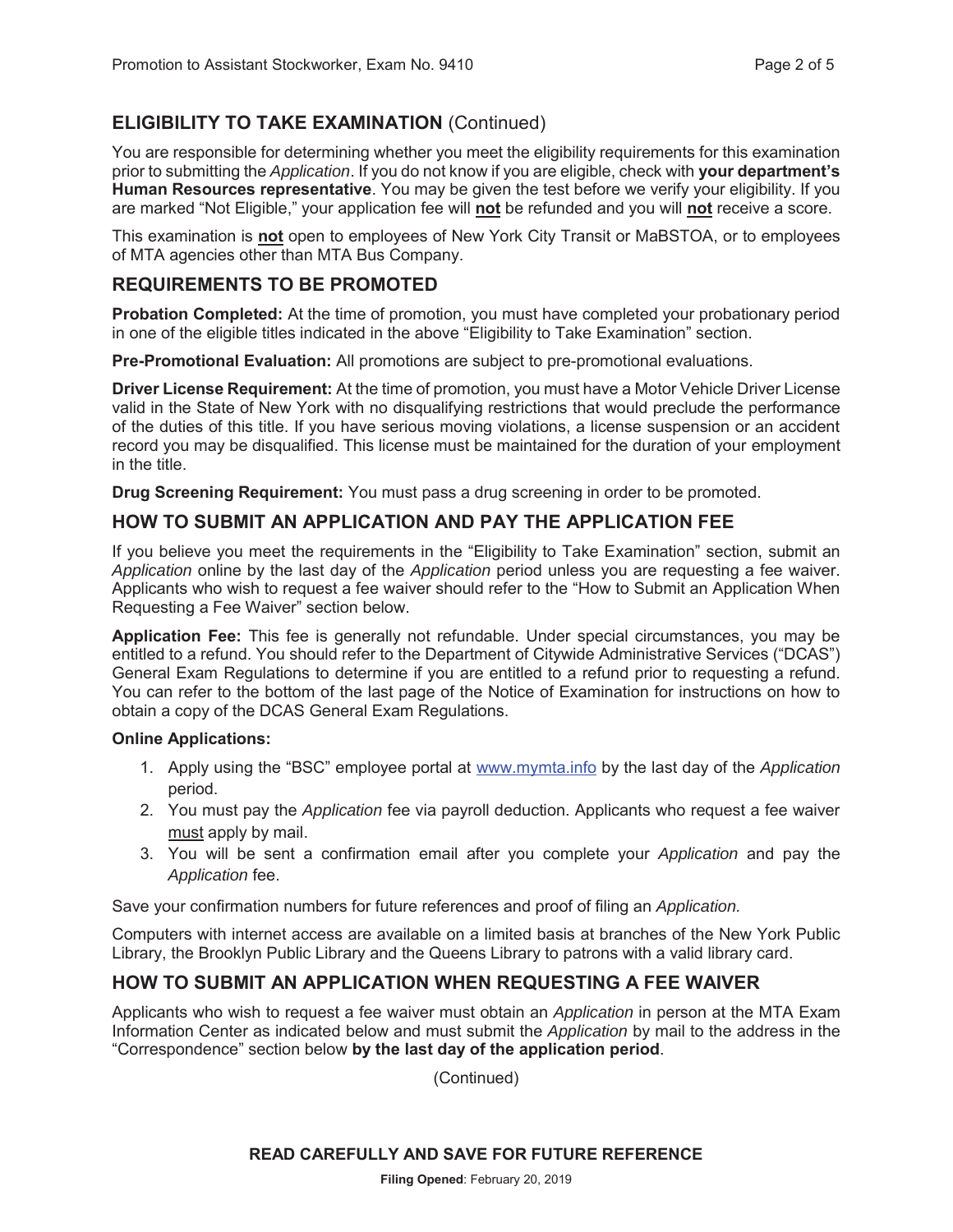#### **HOW TO SUBMIT AN APPLICATION WHEN REQUESTING A FEE WAIVER**  (Continued)

MTA New York City Transit will not accept *Applications* in person. Additional information on requesting an application fee waiver is available with the *Application*.

**MTA Exam Information Center**: Open Monday through Friday, from 9 AM to 3 PM, in the lobby at 180 Livingston Street, Brooklyn, New York. Directions: take the A, C, F, or R trains to the Jay Street-Metro Tech Station, or the 2, 3, or G train to the Hoyt Street Station.

#### **ADMISSION LETTER**

An *Admission Letter* will be mailed to you about 10 days before the first date of the multiple-choice test. If you do not receive an *Admission Letter* at least 4 days before this date, you may obtain a duplicate letter at the MTA Exam Information Center (as indicated above). A paper copy of the *Admission Letter* is your ticket for admission to the test.

Applicants **must** keep their mailing address **up to date**. Please refer to the Correspondence section below for instructions on how to update your address and other contact information.

#### **THE TEST**

You will be given a competitive multiple-choice test. A score of at least 70% is required to pass the competitive multiple-choice test. Your score on this test will determine 85% of your final score. Your seniority will determine the remaining 15%. You must pass the competitive multiple-choice test to have your seniority credited. Your seniority score will be 70 plus 3 points for each year of service in MTA Bus Company or one of the private bus companies consolidated under MTA Bus Company to a maximum of 100% for 10 years or more of eligible service. Partial seniority credit will be given for each day served as an MTA Bus Company employee. Time served prior to a break in service of more than one year will not be credited.

The multiple-choice test may include questions on general storeroom receiving, storage and distribution procedures in accordance with requisitions and orders; industrial equipment and hand tools; job related arithmetic; efficient and safe storage practices; preparation of reports; and other related areas.

#### **TEST ADMINISTRATION GUIDELINES**

**Warning:** You are not permitted to enter the test site with cellular phones, smart watches, beepers, pagers, cameras, portable media players, or other electronic devices. Calculators are permitted, however they must be hand-held, battery or solar-powered, numeric only. Calculators with functions **other than** addition, subtraction, multiplication and division **are prohibited**. Electronic devices with an alphabetic keyboard, word processing, or data recording capabilities, such as planners, organizers, etc., are prohibited. If you use any of these devices in the building at any time before, during, or after the test, you may **not** receive your test results, your test score may be nullified, and your application fee will **not** be refunded.

You may not have any other person, including children, present with you while you are being processed for or taking the test, and no one may wait for you inside of the test site while you are taking the test.

**Leaving:** You must leave the test site once you finish the test. If you leave the test site after being fingerprinted but before finishing the test, you will not be permitted to re-enter. If you disregard this instruction and re-enter the test site, you may not receive your test results, your test score may be nullified, and your application fee will not be refunded.

**Proof of Identity**: You must present your MTA New York City Transit employee ID when you arrive to take each test.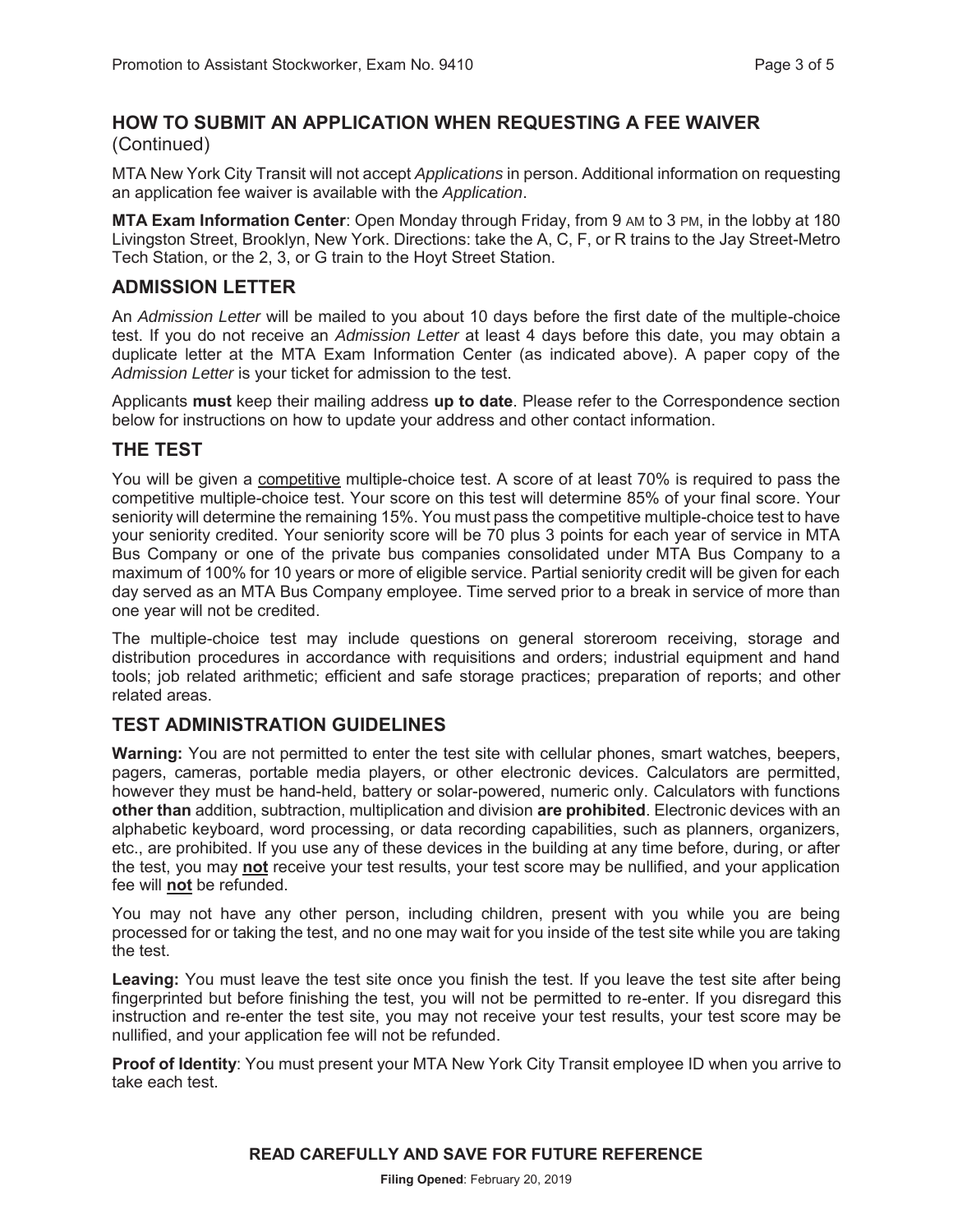# **THE TEST RESULTS**

If you pass the competitive multiple-choice test and are marked eligible, your name will be placed in final score order on an eligible list and you will be given a list number. You will be notified by mail of your test results. If you meet all requirements and conditions, you will be considered for promotion when your name is reached on the eligible list.

# **SPECIAL ARRANGEMENTS**

**Late Filing:** Consult with **your department's Human Resources representative** to determine the procedure for filing a late *Application* if you meet one of the following conditions:

- 1. You are absent from work for at least one-half of the application period and are unable to apply for reasons such as vacation, sick leave or military duty; or
- 2. You become eligible after the above application period, but on or before the first date of the multiple-choice test.

**Make-Up Test:** You may apply for a make-up test if you cannot take the test on the scheduled test date for any of the following reasons:

- 1. Compulsory attendance before a public body; or
- 2. On-the-job injury or illness caused by municipal employment where you are an officer or employee of the City; or
- 3. Absence from the test within one week after the death of a spouse, domestic partner, parent, sibling, child or child of a domestic partner where you are an officer or employee of the City; or
- 4. Absence due to ordered military duty; or
- 5. A clear error for which MTA New York City Transit is responsible; or
- 6. A temporary disability, pregnancy-related, or child-birth-related condition preventing you from taking the test.

To request a make-up test, mail your request with your documentation of special circumstances to the address found in the "Correspondence" section below within 60 days of your scheduled test date or make the request within 60 days of restoration to your position after performing ordered military duty.

**Special Test Accommodations:** If you plan to request special testing accommodations due to disability or an alternate test date due to your religious belief, follow the instructions included with your *Application* and mail your request to the address found in the "Correspondence" section below no later than 30 days prior to the scheduled test date.

#### **CORRESPONDENCE**

**Change of Contact Information:** You must keep your employee contact information (telephone number, mailing address and email address) current with **both MTA New York City Transit and the MTA Business Service Center (BSC).**

**To update your contact information with the MTA New York City Transit, you must:** 

- 1. Visit us at the MTA Exam Information Center;
- 2. Send an e-mail to examsunit@nyct.com, with the subject named 'Contact Info Update'; or
- 3. Mail us at the address below, with the words 'Contact Info Update' next to the exam title.

**To update your contact information with the MTA Business Service Center (BSC),** you must visit www.mymta.info and select the "My Personal Information" tab.

(Continued)